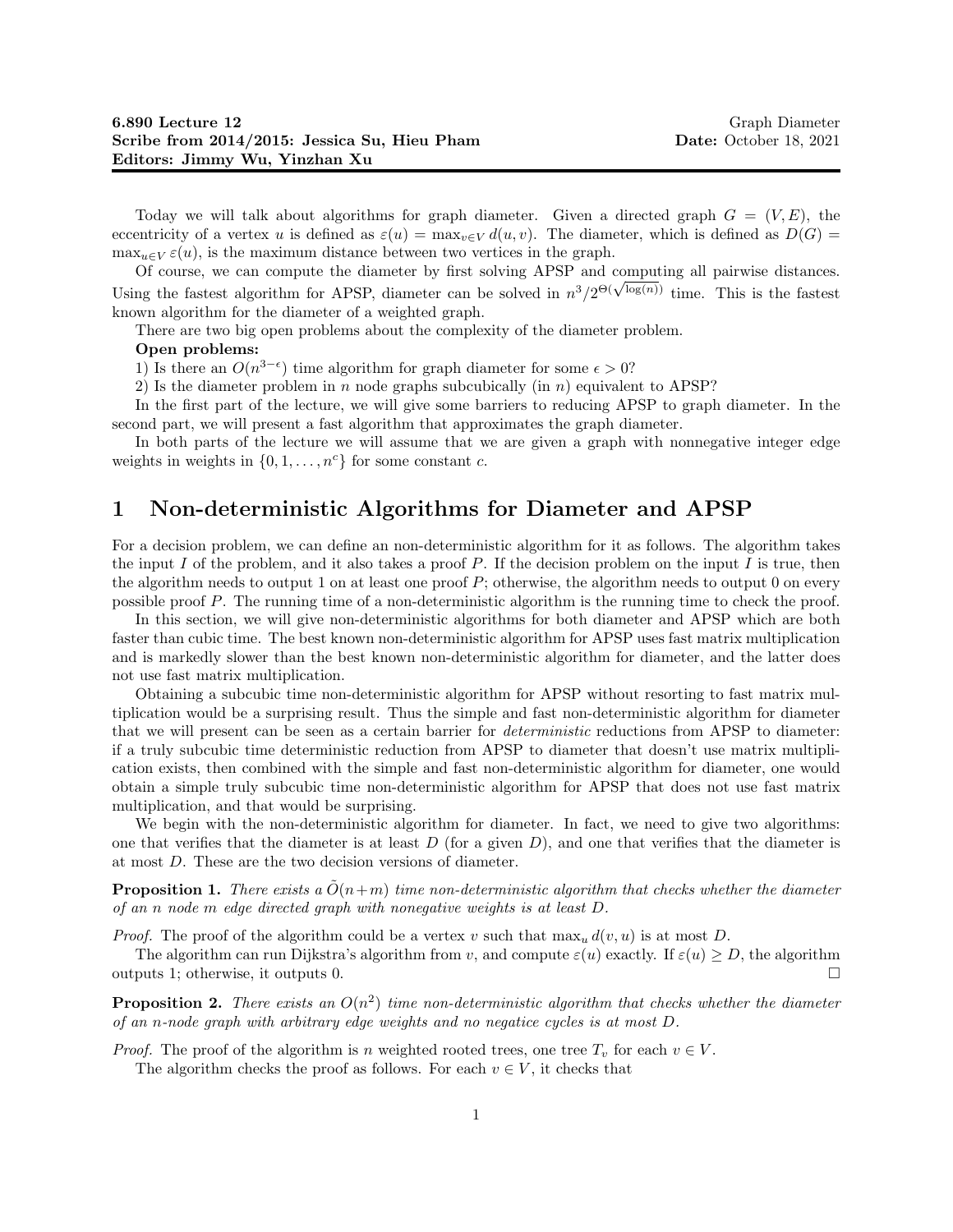- 1.  $T_v$  is a rooted tree on the vertex set V, rooted at v;
- 2. For every edge  $(x, y) \in E(T_v)$ ,  $(x, y) \in E(G)$  and  $w_{T_v}(x, y) = w_G(x, y)$ ;
- 3. and for every  $u \in V$ , check  $d_{T_v}(v, u) \leq D$ .

If all these checks pass, then  $d_{T_v}(v, u)$  is an upper bound for  $d_G(v, u)$ . Thus, if  $d_{T_v}(v, u) \leq D$  for every pair  $v, u$ , then the diameter of the graph is at most  $D$  as well.

Also, if  $d_G(v, u) \leq D$  for all  $v, u \in V$ , then returning the set of shortest paths trees rooted at each v is a proof that will be accepted by the algorithm.  $\Box$ 

Since APSP itself is not a decision problem, we cannot give a non-deterministic algorithm for it in the usual sense. Instead, we will give non-deterministic algorithms for a problem that is harder than APSP. Recall that APSP and negative triangle are subcubically equivalent, as showed in lecture 8. We can show that negative triangle can be reduced to the following Zero Triangle problem, and thus Zero Triangle is a harder problem than APSP.

**Definition 1.1** (Zero Triangle). Given a graph  $G = (V, E)$  with weights  $w : E \to \mathbb{Z}$ , decide whether there is a triangle  $(a, b, c)$  (with  $a, b, c \in V, (a, b), (b, c), (c, a) \in E$ ) such that  $w(a, b) + w(b, c) + w(c, a) = 0$ .

The proof that Negative Triangle can be reduced (subcubically) to Zero Triangle is very similar to a proof you had to do on your problem set reducing Dominance Product to Equality Product.

The non-deterministic algorithm for Zero Triangle itself is easy.

**Proposition 3.** There exists an  $\tilde{O}(1)$  time non-deterministic algorithm for zero triangle.

The proof of Proposition 3 is just the three vertices  $a, b, c$ , and it is easy to check whether they actually form a zero triangle or not.

However, it is trickier to show that there are no zero triangles in the graph.

**Proposition 4.** There exists an  $\tilde{O}(n^{(3+\omega)/2})$  time non-deterministic algorithm that checks whether a graph has NO zero triangles.

To prove Proposition 4, we will use the following two claims.

**Claim 1.** For any prime p and weighted graph G with integer weights in  $\{-n^c, \ldots, n^c\}$ , there exists an algorithm that counts the number of triangles in G of weight 0 modulo p in  $\tilde{O}(pn^{\omega})$  time.

*Proof.* Define a matrix A to be  $A(i, j) = x^{w(i,j) \mod p}$ , so that each entry of A is a polynomial of degree  $O(p)$ . We can compute  $A^3$  in  $\tilde{O}(pn^{\omega})$  time, since arithmetic operations of degree  $O(p)$  polynomials take  $\tilde{O}(p)$  time. The number of triangles in G of weight 0 modulo p is exactly the sum of the coefficients in front of  $x^0, x^p, x^{2p}$ of all polynomials in the diagonal of  $A<sup>3</sup>$ . .

**Claim 2.** For any graph G with n vertices with edge weights in  $\{-n^c, \ldots, n^c\}$  for constant c s.t. G has no zero triangles, and for any constant  $0 < \mu < 1$ , there exists a prime  $p^* = \tilde{O}(n^{\mu})$  such that the number of triangles that have weight 0 modulo  $p^*$  is at most  $O(n^{3-\mu})$ .

*Proof.* Suppose G has weights in  $\{-n^c, \ldots, n^c\}$ . We take a constant C large enough so that there are at least  $n^{\mu}$  primes in the range  $\{n^{\mu}, \ldots, Cn^{\mu} \log n\}$  (this is possible by the prime number Theorem). Let L be the weight of a triangle in G. The number of primes  $p \geq n^{\mu}$  that divide L is at most  $\frac{\log |L|}{\log n^{\mu}} \leq \frac{\log(3n^c)}{\log n^{\mu}} = O(1)$ . Therefore, the number of pairs  $(p, \Delta)$  for which  $p \in \{n^{\mu}, \ldots, Cn^{\mu} \log n\}$  and p is a divisor of the weight of the triangle  $\Delta$  is  $O(n^3)$ . Therefore, by averaging, there exists a prime  $p^*$  in the interval that appears in  $O(n^{3-\mu})$  pairs  $(p^*, \Delta)$ , and hence there is a prime  $p^*$  that divides the weights of at most  $O(n^{3-\mu})$  triangles.  $\Box$ 

*Proof of Proposition 4*. The proof of the algorithm is a prime  $p^* = \tilde{O}(n^{\mu})$  and a list of  $t = O(n^{3-\mu})$  triangles. The algorithm does the following.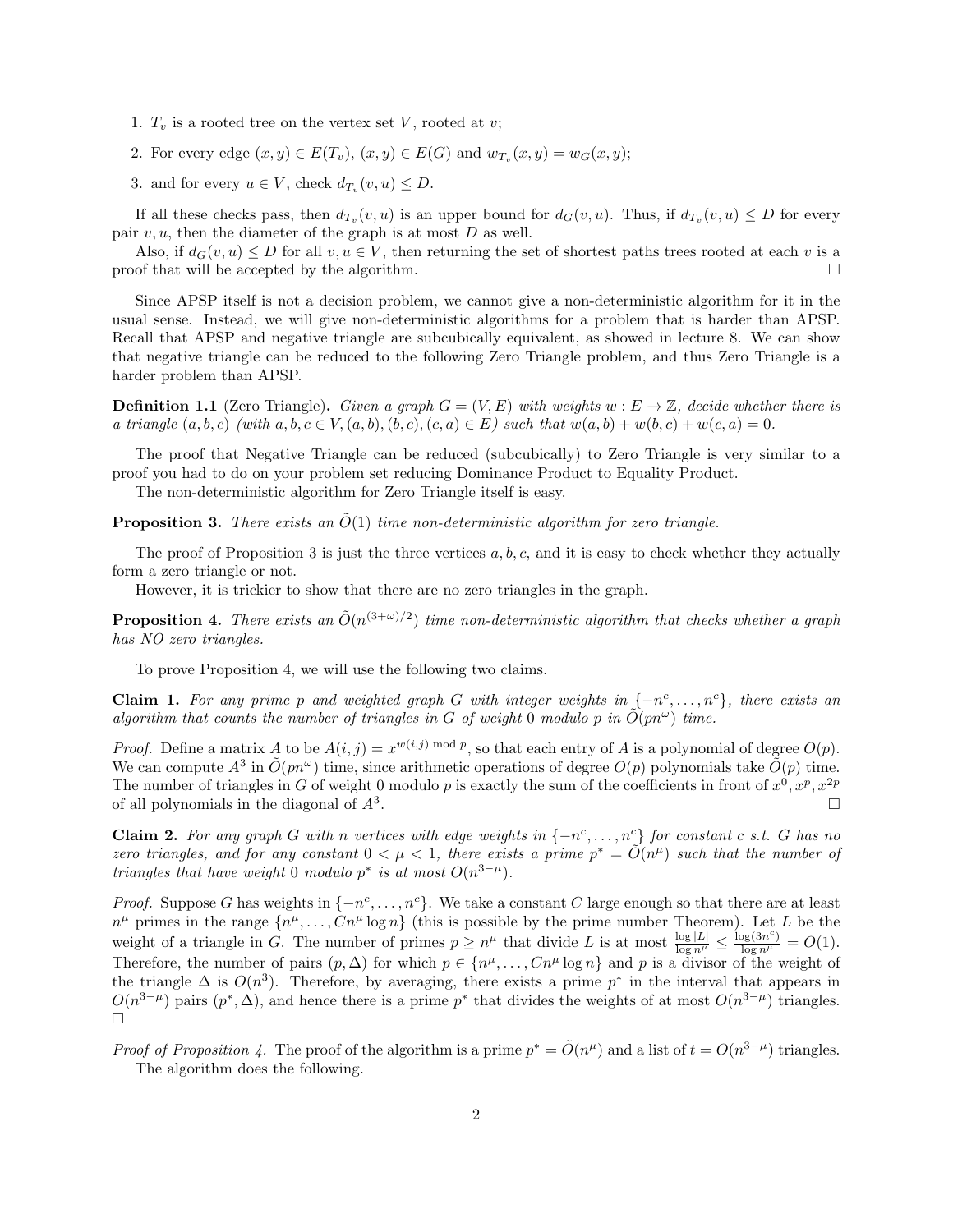- 1. Use Claim 1 to compute the number of triangles in G with weight 0 modulo  $p^*$ , which takes  $O(p^*n^{\omega}) =$  $\tilde{O}(n^{\mu+\omega})$  time. Denote this number by t'.
- 2. Check  $t = t'$ .
- 3. Check that the triangles given in the proof are distinct triangles in  $G$  of weight 0 mod  $p^*$ . This steps takes  $O(t) = O(n^{3-\mu})$  time.
- 4. Check that the given triangles have nonzero weight in G, which also takes  $O(n^{3-\mu})$  time.

If we take  $\mu = n^{(3-\omega)/2}$ , the running time becomes  $\tilde{O}(n^{(3+\omega)/2})$ .

If G has no zero triangles then by Claim 2 there is a proof that will work. On the other hand, if the proof works, then the triangles given in the proof are all the triangles in  $G$  whose weights are 0 mod  $p^*$  and since the proof is only accepted if the triangles are not zero triangles in  $G$ , then  $G$  must not have any zero triangles.

The proof for Proposition 4 is more involved than the proof for Proposition 2 and it requires matrix multiplication. This suggests that even if we can reduce APSP to graph diameter, the reduction itself might need to use matrix multiplication, and might be complicated. However, we don't know whether such a reduction is possible yet.

## 2 Approximate Graph diameter

The best known algorithm for finding the diameter exactly is by running an algorithm for APSP and returning the largest distance. We hence do not know any substantially subcubic time algorithms for the diameter. In unweighted graphs, we do not know substantially subcubic time algorithms that do not use matrix multiplication.

When confronted with the lack of fast exact algorithms, we often consider **approximation algorithms**. There are several types of approximations.

**Definition 2.1.** An additive c-approximation ("+c-approximation") to a quantity D is an estimate D' such that  $D \leq D' \leq D + c$ .

**Definition 2.2.** A multiplicative c-approximation ("c-approximation") to a quantity D is an estimate D' such that  $D \leq D' \leq c \cdot D$ .

**Definition 2.3.** An  $(\alpha, \beta)$  approximation (for some  $\alpha \geq 1, \beta \geq 0$ ) to D is an estimate D' where  $D \leq D' \leq$  $\alpha D + \beta$ .

Aingworth, Chekuri, Indyk, Motwani [1] studied how fast one can find good estimates to the diameter and to APSP. They obtained an efficient  $(3/2, 3/2)$  approximation algorithm for the diameter of a graph that does not use matrix multiplication.

**Theorem 2.1** (Aingworth, Chekuri, Indyk, Motwani '99). [1] There is an  $\tilde{O}(m\sqrt{n} + n^2)$  time algorithm that gives a  $(3/2, 3/2)$ -approximation for the diameter in unweighted graphs. Furthermore, if the diameter is divisible by 3, it's a  $3/2$ -multiplicative approximation (without the extra additive term).

This algorithm is later improved by Roditty and V. Williams to  $\tilde{O}(m\sqrt{n})$  time using randomization [3]. The algorithm can also be derandomized using techniques from spanners research. For approximation algorithms with a genuine multiplicative  $3/2$  factor guarantee, the current best running time is  $O(m^{3/2})$  or  $\tilde{O}(mn^{2/3})$ , by Chechik, Larkin, Roditty, Schoenebeck, Tarjan and V. Williams[2].

The algorithm is shown in Algorithm 1. We note that this algorithm uses BFS, and if we use Dijkstra's algorithm instead, we can make it work for weighted graphs with a slight additive loss, depending on the largest edge weight. Here, for simplicity, we will focus on the special case of unweighted directed graphs with diameter divisible by 3.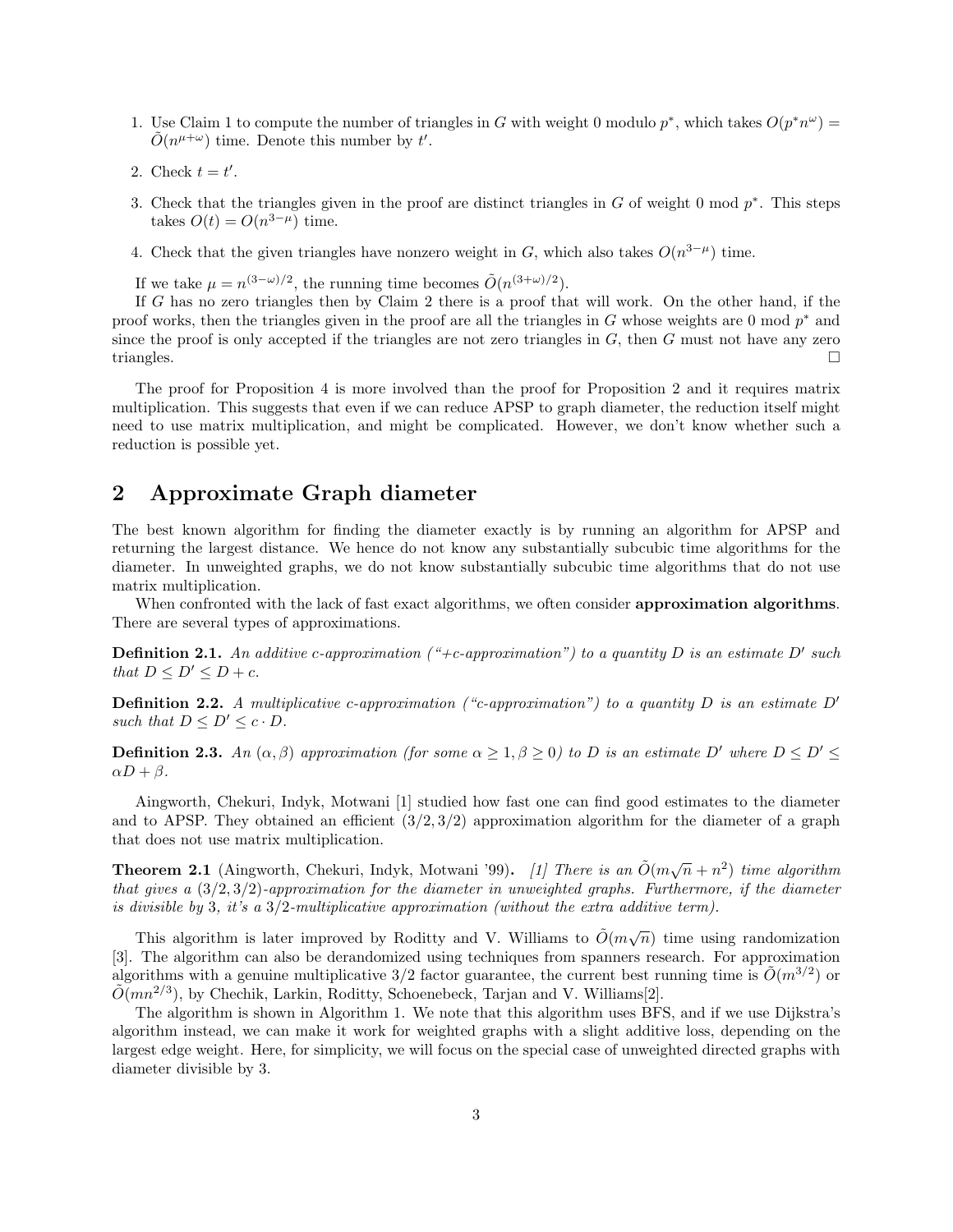Algorithm 1: Diam-Approx $(G = (V, E))$ 

Step 1: For each  $v \in V$ , find the closest  $\sqrt{n}$  nodes to v; call those  $T_v$ . Step 2: Find a set S of size  $O(\sqrt{n}\log n)$  such that for every  $v, S \cap T_v \neq \emptyset$  (A "hitting set" for  $\{T_v\}_v$ ). Step 3: For each  $s \in S$ , run BFS(s). Let  $D_1$  be the largest distance found from all of these BFS runs. Step 4: Let w be the node farthest from the set S, i.e. the node maximizing  $\min_{s \in S} d(w, s)$ . Step 5: Run BFS out of w. Run BFS into x for every  $x \in T_w$ . Step 6: Let  $D_2$  be the largest distance found in Step 5, i.e.  $D_2 = \max\{\max_{v \in T_w, u \in V} d(u, v), \max_{u \in V} d(w, u)\}.$ Step 7: Output  $E = \frac{3}{2} \cdot \max(D_1, D_2)$ .

#### 2.1 Proof of the approximation guarantee

For simplicity we only consider the case where  $D$  is divisible by 3.

**Lemma 2.1.**  $2D/3 \leq E = \max(D_1, D_2) \leq D$  if D is divisible by 3.

Lemma 2.1 implies the correctness of the algorithm, since  $\frac{3}{2}$  max $(D_1, D_2)$  will be a 3/2-approximation for D if it is true.

The first part of the inequality,  $E \leq D$  follows from the fact that E is the distance between some vertices in the graph, and  $D$  is the maximum distance. To prove the remaining part of the lemma, we show a series of claims. In what follows, let a and b be endpoints of the diameter path, i.e.  $d(a, b) = D$ .

**Claim 3.** Suppose that for some  $s \in S$  we have that  $d(a, s) \le D/3$ . Then  $E \ge D_1 \ge 2D/3$ .

*Proof.* By triangle inequality,  $d(s, b) \ge d(a, b) - d(a, s) \ge 2D/3$ . By definition of  $D_1$ ,  $D_1 \ge d(s, b) \ge 2D/3$ , and thus  $E \geq 3D/3$ .

Now let us assume that for all  $s \in S$  we have  $d(a, s) > D/3$ .

Claim 4. If for all  $s \in S$  we have  $d(a, s) > D/3$ , then  $\min_{s \in S} d(w, s) > D/3$ .

*Proof.* This claim is true by definition of w, since the distance from w to S is at least the distance from a to  $S$ .

Claim 5. If  $\min_{s \in S} d(w, s) > D/3$ , then all nodes at distance  $D/3$  from w are in  $T_w$ .

*Proof.* By construction,  $S \cap T_w \neq \emptyset$ . Let s be a node in  $S \cap T_w$ . We know that  $d(w, s) > D/3$ . However, since  $s \in T_w$ , and by the definition of  $T_w$ , all nodes strictly closer to w than s must be in  $T_w$ . In particular, all nodes at distance exactly  $D/3$  from w are in  $T_w$ .

Now consider  $D_2$ . If  $D_2 \geq 2D/3$ , then Lemma 2.1 is proven. Thus, let us assume that  $D_2 < 2D/3$ .

**Claim 6.** If  $D_2 < 2D/3$  and  $\min_{s \in S} d(w, s) > D/3$ , then there is a node  $c \in T_w$  with  $d(c, b) < D/3$ .

*Proof.* Since  $D_2 < 2D/3$ , we have in particular that  $d(w, b) < 2D/3$ . Consider the shortest path P from w to b. It has length  $\langle 2D/3 \rangle$  since  $d(w, b) \langle 2D/3 \rangle$ . By Claim 5, since  $\min_{s \in S} d(w, s) > D/3$ , all nodes at distance exactly  $D/3$  from w are in  $T_w$ , and thus the node c on P at distance exactly  $D/3$  from w is in  $T_w$ . Since  $d(w, b) < 2D/3$ , we have that  $d(c, b) = d(w, b) - d(w, c) < 2D/3 - D/3 = D/3$ .

Claim 7. If  $\min_{s \in S} d(w, s) > D/3$ , then  $D_2 \geq 2D/3$ .

*Proof.* Assume that  $D_2 < 2D/3$ . Then by Claim 6, there is a node  $c \in T_w$  with  $d(c, b) < D/3$ . But then by the triangle inequality,  $d(a, c) \geq d(a, b) - d(c, b) > 2D/3$ . Since  $c \in T_w$ , the maximum distance into c is considered when picking  $D_2$ , and hence  $D_2 > 2D/3$ .

The proof of Lemma 2.1 follows from Claims 3, 4 and 7.

When D is not divisible by 3, the argument becomes more delicate. The lemma becomes that if  $D = 3s+q$ for  $q \in \{0,1,2\}$ , then the estimate of the algorithm is at least  $2s + q$  if  $q = 0$  or  $q = 1$ , and it is at least  $2s + 1$  if  $q = 2$ . In particular, the estimate is a 3/2-approximation, unless  $q = 2$  in which case it is a  $(3/2, 3/2)$ -approximation.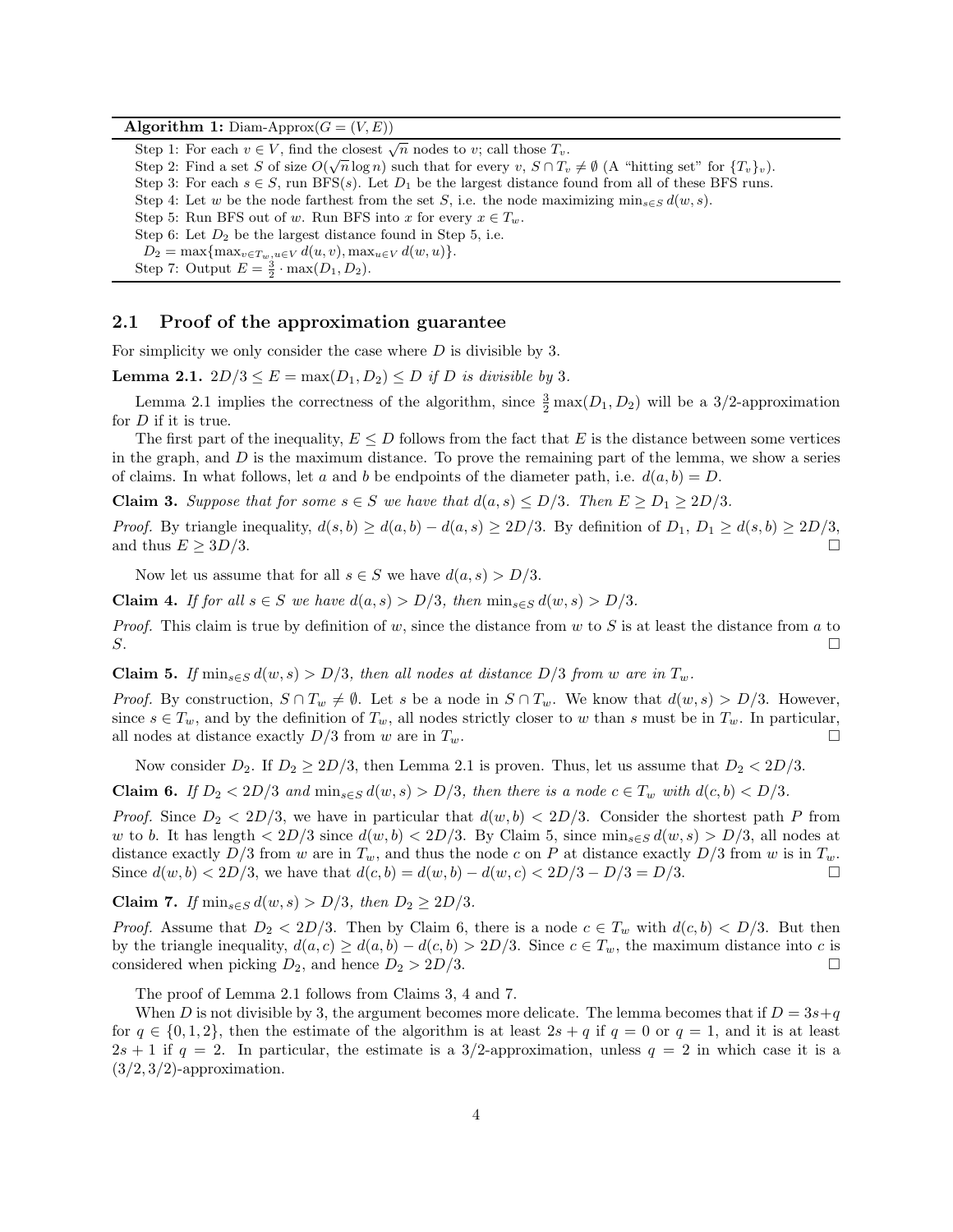#### 2.2 Algorithm runtimes, and how to run the algorithm

Here we analyze the running time. The parts that are tricky is Step 1 and Step 2. For all other steps, it is clear how to run them in  $\tilde{O}(n^2 + m\sqrt{n})$  time.

## 2.2.1 Step 1: For each  $v \in V,$  find the closest  $\sqrt{n}$  nodes to  $v$

We can do this by modifying BFS to stop once  $\sqrt{n}$  nodes are visited. The runtime depends on the number of edges scanned, which is twice the number of edges between visited nodes. Since the number of visited  $\sim$ nodes is  $\leq \sqrt{n}$ , the runtime is  $O(n)$ . Since we must run the BFS procedure n times, Step 1 costs  $O(n^2)$  time total.

# 2.2.2 Step 2: Find a set S of size  $O(\sqrt{n}\log n)$  such that  $S \cap T_v$  is nonempty for all  $v$

We can find this set by a "hitting set argument" that we will discuss in the next lecture.

**Hitting set argument.** Let  $\Sigma = \{S_1, \ldots, S_n\}$  be a set of n sets, which each set  $S_i$  is a subset of  $\{1,\ldots,n\}$ , and  $|S_i|=R$ . Then there is an algorithm that finds a set  $S\subseteq\{1,\ldots,n\}$  that has nonempty intersection with each  $S_i$  (i.e.  $\forall i, |S_i \cap S| > 0$ ), and has  $O(\frac{n}{R} \log n)$  elements. S is called the "hitting set."

We have seen hitting set arguments multiple times before in this class. As we have discussed before, there are two known ways to obtain a hitting set, each with some advantages and disadvantages.

**Theorem 2.2** (Deterministic hitting set). There is an  $O(nR)$  time deterministic algorithm that given  $\Sigma$ , finds a hitting set S of size  $O(n/R \log n)$ .

The algorithm of Theorem 2.2 is greedy, and is roughly as follows: Until  $\Sigma$  is empty, pick an element that appears in the most sets in  $\Sigma$ , then remove the sets that element appears in.

**Theorem 2.3** (Random hitting set). There is an  $O(n)$  time randomized algorithm A that finds S of expected size  $O(\frac{n}{R} \log n)$  such that  $S \cap S_i$  is nonempty for all i with high probability. A does not need to know  $S_1, \ldots, S_n$ .

Above, and typically in algorithms research, with high probability means with probability  $\geq 1-\frac{1}{n^c}$  where  $c$  is a positive constant and  $n$  is the size of the input.

The algorithm A in Theorem 2.3 essentially picks a random set of size  $(c+1)\frac{n}{R}\ln n$ .

The advantage of Theorem 2.2 is that the algorithm always returns a correct answer. The disadvantage is that it must be given the sets in  $\Sigma$ .

The advantage of Theorem 2.3 is that the algorithm does not need to know  $\Sigma$ . The disadvantage is that the set  $S$  is only a hitting set with high probability and hence may be incorrect.

Depending on which theorem we use in Step 2, we get different guarantees by our algorithm. If we use Theorem 2.2, we obtain an  $\tilde{O}(n^2 + m\sqrt{n})$  time  $(3/2, 3/2)$ -approximation algorithm for the diameter that is always correct.

ays correct.<br>If we use Theorem 2.3 we can obtain an algorithm that has expected time  $\tilde{O}(m\sqrt{n})$  that may fail to give a (3/2, 3/2)-approximation with polynomially small probability. To do this, we just do not execute Step 1 at all. In order to obtain  $T_w$ , we just run BFS from w first and this will in particular compute  $T_w$  and we can continue with the algorithm. (Notice that  $m\sqrt{n}$  is much faster than  $n^2$  for sparse graphs.)

## References

- [1] D. Aingworth, C. Chekuri, P. Indyk, and R. Motwani. Fast Estimation of Diameter and Shortest Paths (Without Matrix Multiplication). SIAM J. Comput., 28(4), 1167:1181. 1999.
- [2] Chechik, Shiri, et al. Better approximation algorithms for the graph diameter, Proceedings of the twentyfifth annual ACM-SIAM symposium on Discrete algorithms. Society for Industrial and Applied Mathematics, 2014.